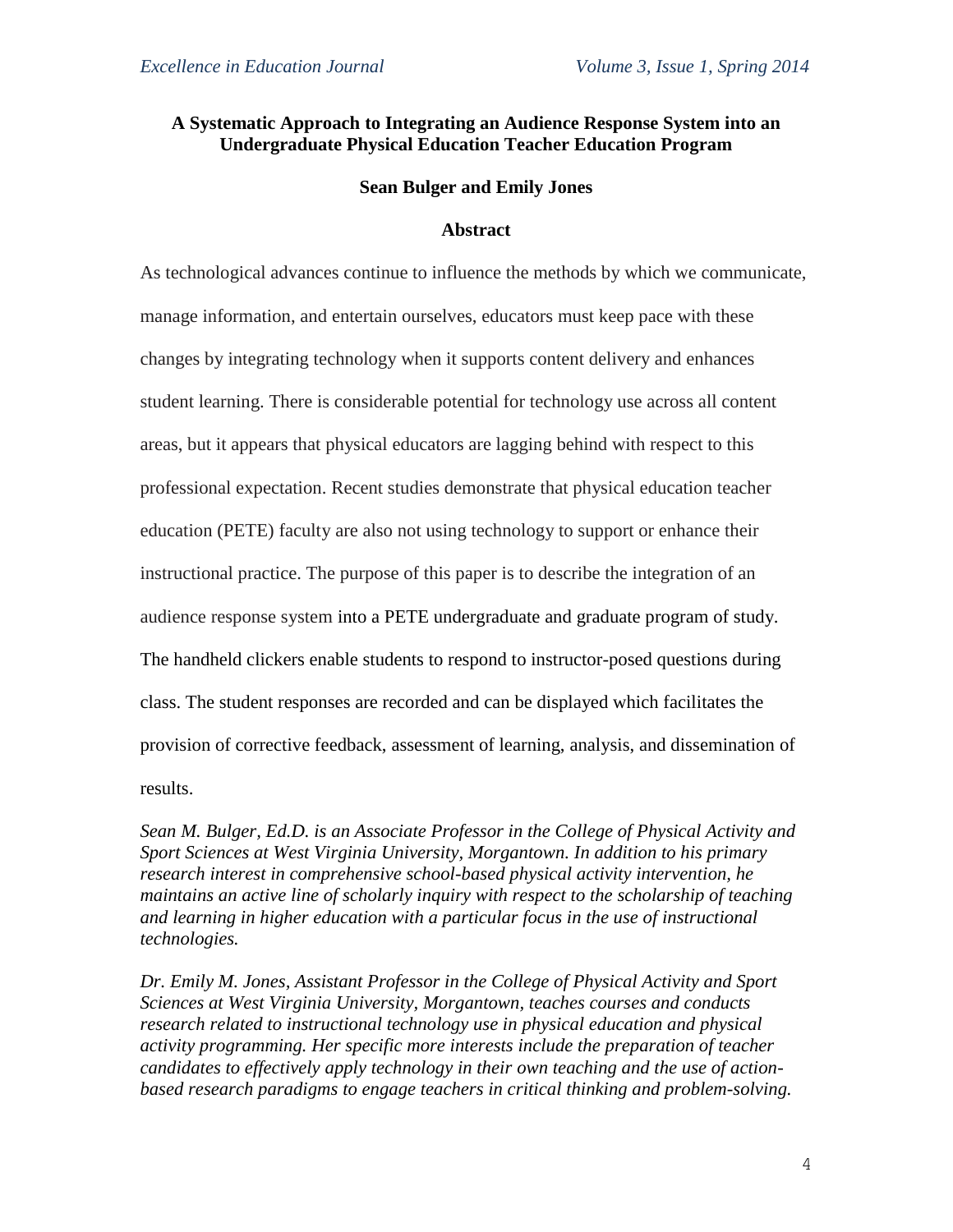Technology affects the methodologies by which teachers across disciplines and developmental levels communicate, collect and manage information, deliver instructional content, provide feedback to learners, and assess student achievement (Solomon  $\&$ Schrum, 2007). As technology continues to advance over time, educators are challenged to integrate it into their teaching to enhance teacher efficacy and effectiveness, improve student comprehension, and achieve instructional or managerial tasks that cannot to be accomplished using alternative approaches (Castelli & Fiorentino, 2008). This integral relationship between technology use and teaching is perhaps best summarized in the International Society for Technology in Education (ISTE) Standards for Teachers (2013) which describe that across content areas, teachers need to develop the capacity to plan, manage, instruct, assess, and reflect on student learning using technology for the following purposes: (1) Facilitate and Inspire Student Learning and Creativity; (2) Design and Develop Digital Age Learning Experiences and Assessments; (3) Model Digital-Age Work and Learning; (4) Promote and Model Digital Citizenship and Responsibility; and (5) Engage in Professional Growth and Leadership.

Despite the significant potential for instructional technology to positively impact student learning across all educational settings and the related standards for teacher preparation programs, numerous concerns persist that physical educators are lagging behind with respect to this professional expectation and may not apply technological innovations to support or enhance their instructional effectiveness (Gibbone, Rukavina, & Silverman, 2010; Ince, Goodway, Ward, & Lee, 2006; Jones, Bulger, & Wyant, 2011). A number of personal and contextual factors are likely to have contributed to this problematic trend including pre-existent teacher attitudes toward technology, restricted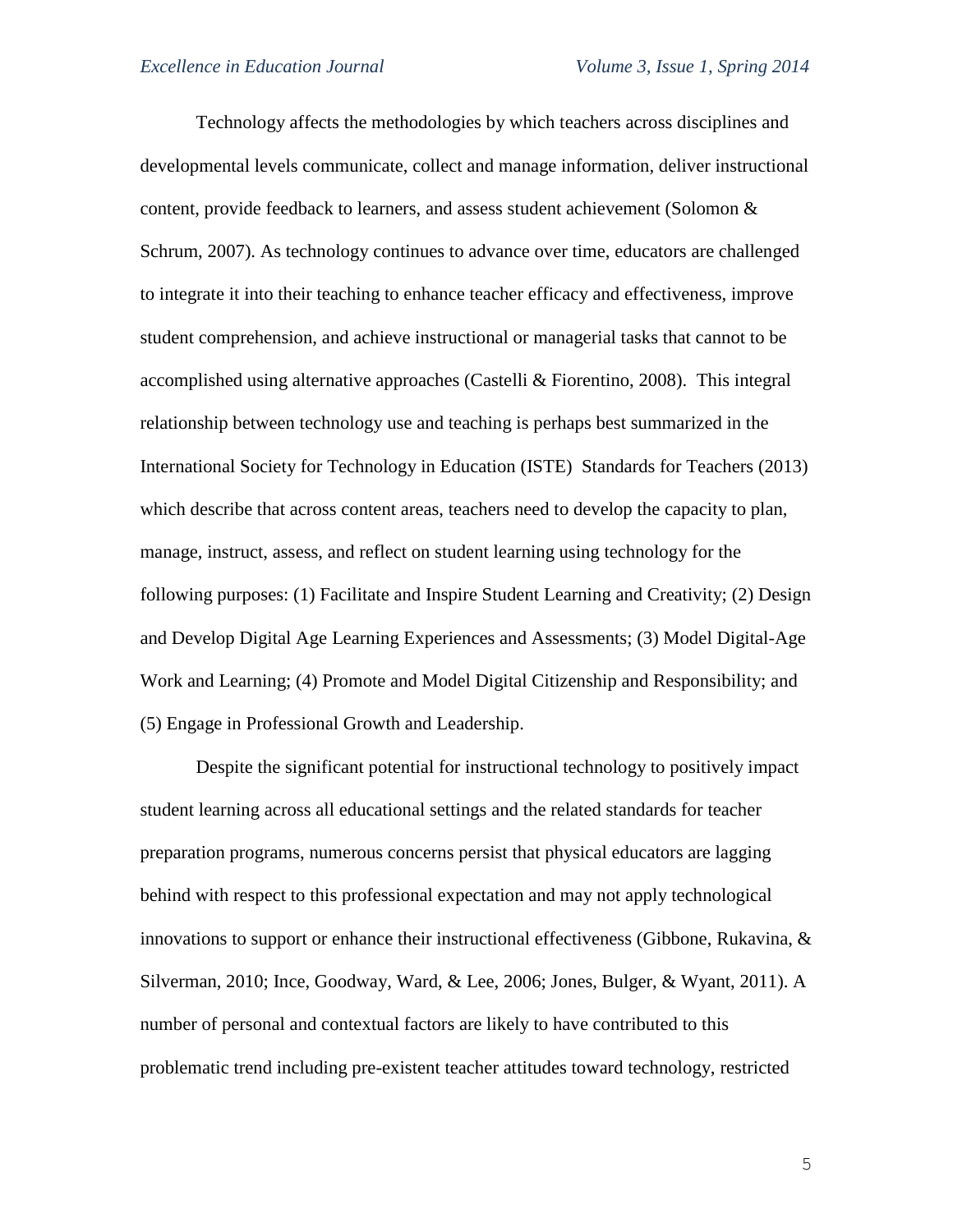curricular space, related costs and financial constraints, limited experience using instructional technology, infrequent opportunities to observe effective modeling, and inadequate teacher preparation (Cheon, Song, Jones, & Nam, 2010; Cuban, 2011; Ertmer & Ottenbreit-Leftwich, 2010; Gibbone et al., 2010; Koc & Bakir, 2010; Park & Ertmer, 2007; Vannatta & Beyerbach, 2000; Wepner, Ziomek, & Tao, 2003).

In the interest of facilitating more effective technology use among teacher candidates in physical education teacher education (PETE), Jones et al. (2011) recommend that programs adopt systematic approaches to integrating technology that include establishing a conceptual framework to guide its use, exploring teacher candidate biographies and perceived barriers, using evidence-based approaches for technology integration, critically examining model programs that are effective, and focusing integration efforts on the most impactful technologies. Furthermore, PETE faculty should seek to create additional efficiencies by aligning instructional technology integration efforts with broader campus-wide initiatives that allow for collaboration and the sharing of resources including hardware, software, technical expertise, and instructional support.

Toward that important outcome, faculty members at a large, land-grant university secured a teaching innovation grant to support the systematic integration of an audience response or clicker system across an undergraduate PETE curriculum. The employed audience response system had been previously adopted university-wide to facilitate increased student engagement and interactivity in the classroom. The handheld devices enable learners to respond to instructor-presented questions in a digital format. Student responses are recorded and displayed in real-time which allows for immediate feedback and discussion, performance analysis and grading, and dissemination of results in report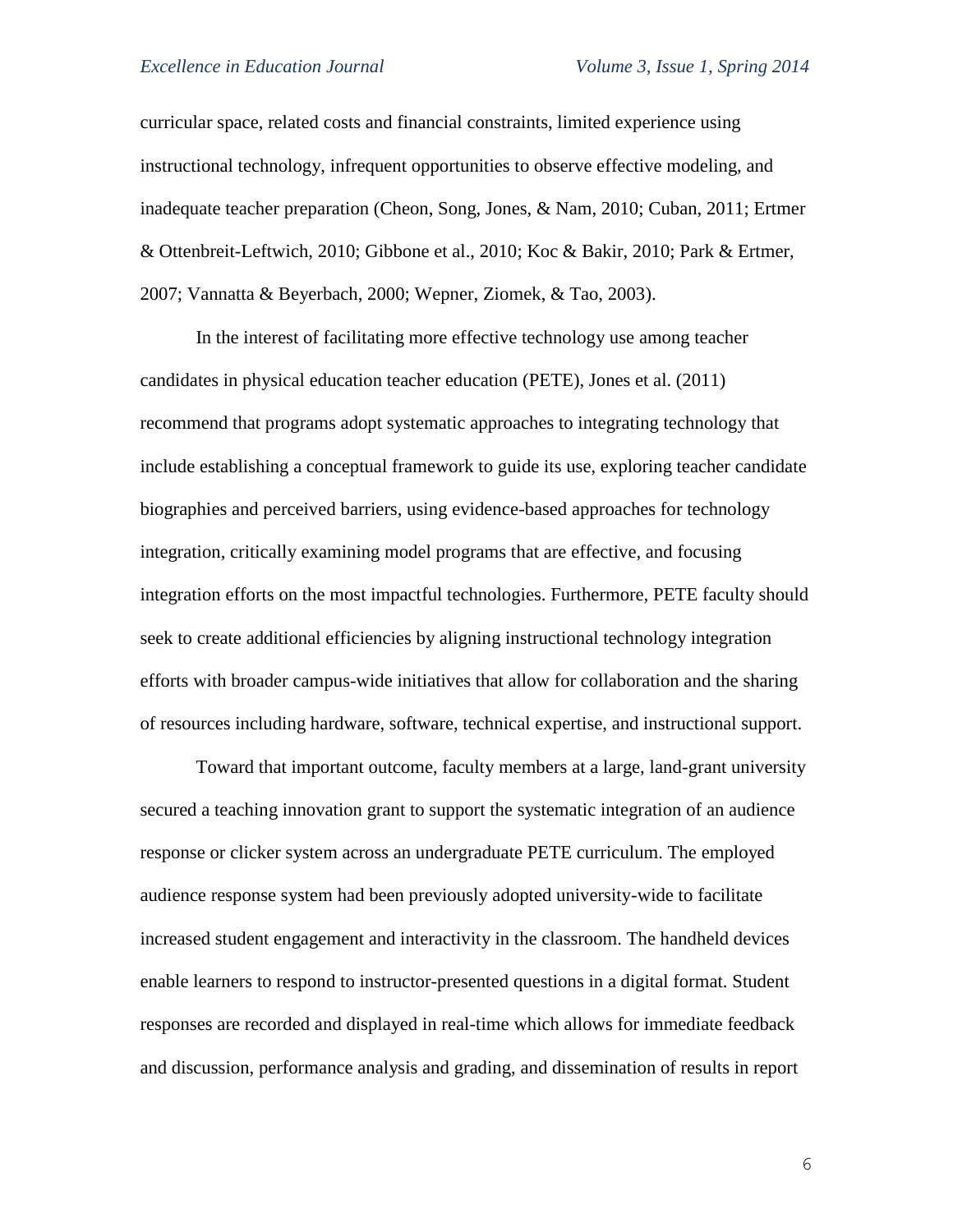form. While the general use of this instructional technology in higher education settings has been well documented, this paper extends the knowledge base by describing the process used to integrate an audience response system into PETE undergraduate and graduate programs of study as well as the resultant lessons learned.

# **Description of the Involved PETE Program**

As recommended by Kay (2006), when discussing the use of any instructional technology in teacher education, it is helpful to incorporate a description of the related context. Within the involved PETE program, pre-majors (students not yet accepted into a program of study) are required to complete the university general education requirements and a series of foundational courses prior to program application and admission to teacher candidacy (see Figure 1). The probationary courses within the major include an introduction to physical education, anatomy, biomechanics, motor development, motor learning, and special populations. These courses address the various sub-disciplines of physical education teaching that are considered to represent foundational content knowledge within the field (Wiegand, Bulger, & Mohr, 2004). Following program admission, teacher candidates complete four semesters of sequentially arranged courses in health and physical education that are focused on providing the subject matter knowledge, pedagogical knowledge, pedagogical content knowledge, and technological pedagogical content knowledge required of an effective beginning teacher.

These semesters are organized around a developmental continuum that teacher candidates progress through following a lock-step format: Curriculum and Instruction Theory, Elementary School (ages 6-11), Middle School (ages 12-14), and Secondary School (ages 15-18). Each semester incorporates multiple practice teaching opportunities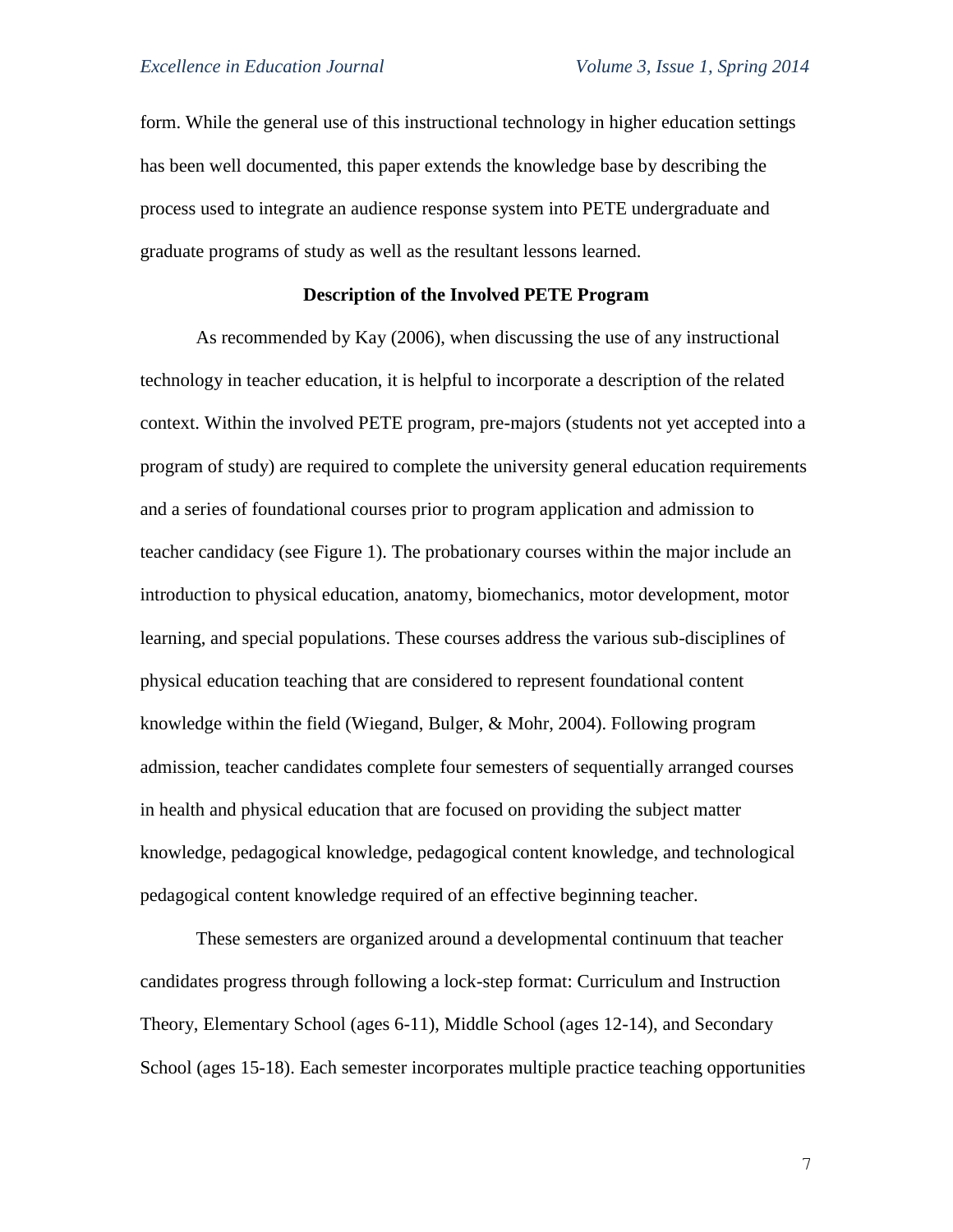in a variety of settings including school-, community-, and university-based physical education programs. During the final two semesters in the program, teacher candidates engage in their capstone experiences which focus on post-college transition, selfreflective practice, and conceptual integration. As the signature feature of the capstone experience, teacher candidates are required to complete two student teaching placements at the elementary, middle, and/or secondary levels. Each student teaching placement is eight weeks in length and successful completion is compulsory for program graduation and the granting of teaching licensure within the state.

#### **Audience Response System Integration**

Working within this context, PETE faculty members responded to an internal call for funding proposals related to support for the integration of technology into the curriculum. As previously described, there is significant potential for technology use in physical education but recent studies have demonstrated that teachers in schools and teacher education faculty may not be using it to effectively support or enhance their instructional practices (Jones et al., 2011). As technological advances continue to influence the methods by which we communicate, manage information, and entertain ourselves, teacher educators must keep pace with these changes by integrating various technologies when they enhance content delivery and contribute to student learning in a meaningful way. The purpose of the involved grant proposal was to systematically integrate a broader campus-wide clicker technology initiative into the PETE undergraduate and graduate programs of study. The handheld clickers are an instructional technology that enables students to respond to instructor-posed inquiries during class using a variety of question formats. Student responses are recorded and available for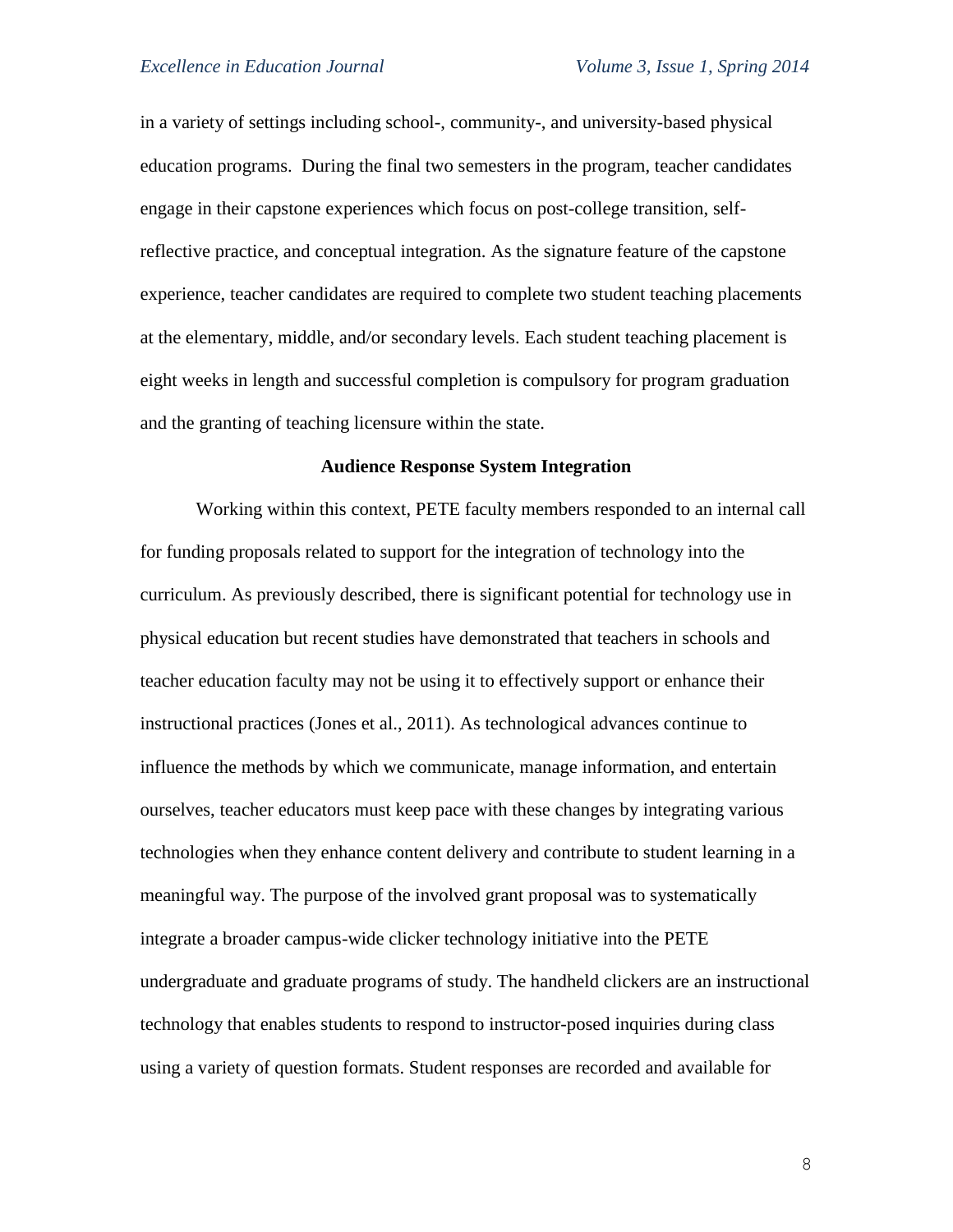immediate display which allows for discussion, feedback, assessment, grading, analysis of student performance, and reporting of results in real-time.

#### **Rationale for Use of Clicker Technology**

The reported advantages of clicker use in the classroom are well-documented including higher levels of student engagement in active learning, increased student participation and more effective classroom interaction, enhanced communication and feedback regarding student comprehension of course content, and provision of an alternative form of assessment to complement traditional grading (Caldwell, 2007; DeBourgh, 2007; Martyn, 2007; Micheletto, 2011; Morse, Ruggieri, & Whelan-Berry, 2010; Premuroso, Tong, & Beed, 2011). The most significant benefit of clicker use, may extend to its impact on teaching behavior within the classroom as faculty eliminate or reduce time allocated for lecture in favor of instructional approaches that place greater emphasis on peer instruction and interactive student engagement (Caldwell, 2007). Inherent in their design, clickers increase student engagement by enabling "all students to respond to all questions asked by the instructor" during a class session (Caldwell, 2007, p. 11). In other words, effective use of clickers in the classroom prevents students from a adopting a more passive role with respect to their in-class participation and the resultant learning that takes place.

#### **Underlying Principles for Clicker Integration**

Audience response systems have been shown to positively impact student motivation for learning and engagement in a range of instructional settings. College and university instructors in a variety of disciplines have effectively used clickers to promote increased student learning, active engagement, and motivation. The related knowledge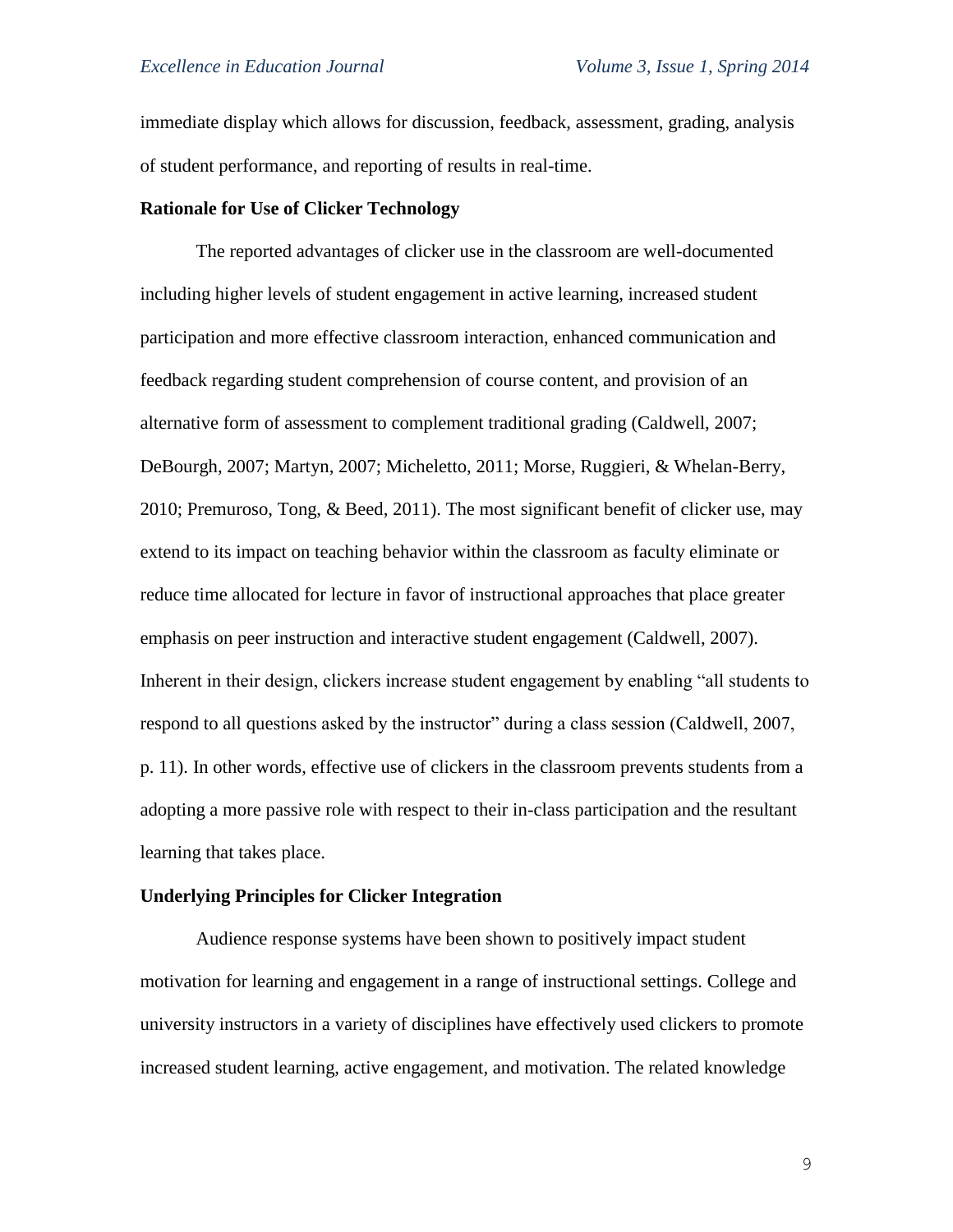base is rich with recommendations for best practice related to clicker use and instructional planning, attendance, communication, peer learning, grading, technology management and reduction of student frustration, and effective question development (Caldwell, 2007). For the purposes of this specific project, three guiding principles were identified in the related literature and shared with faculty as the basis for a gradual, strategic, and systematic integration of the audience response system across the curriculum. It was determined that the clickers would be used in PETE courses to (a) Setup Learning, (b) Develop Knowledge, and (c) Assess Learning (see Figure 2). An initial instructional benchmark was that all faculty members would incorporate a minimum of one related clicker episode per classroom session. The instructors were also provided with a framework for guiding their use of the clickers which incorporated the instructional sequence illustrated in Figure 3.

The grant proposal incorporated a series of meetings among the primary investigators and representatives from the office of instructional technology to share resources, develop guidelines for best practice with respect to clicker use, and organize the purchasing of the related technology. Results of those meetings were then communicated with PETE faculty members through professional development workshops developed to introduce everyone to the mechanics of technology use, brainstorm ideas for integrating clickers into various course formats, and initiate the instructional planning process in selected courses. Following these meetings, faculty members were tasked with developing a formal action plan for using the clicker technology in their own courses. Near the mid-point of each semester, instructors using clickers in their courses shared an overview of their clicker efforts and experiences at a regularly scheduled faculty meeting.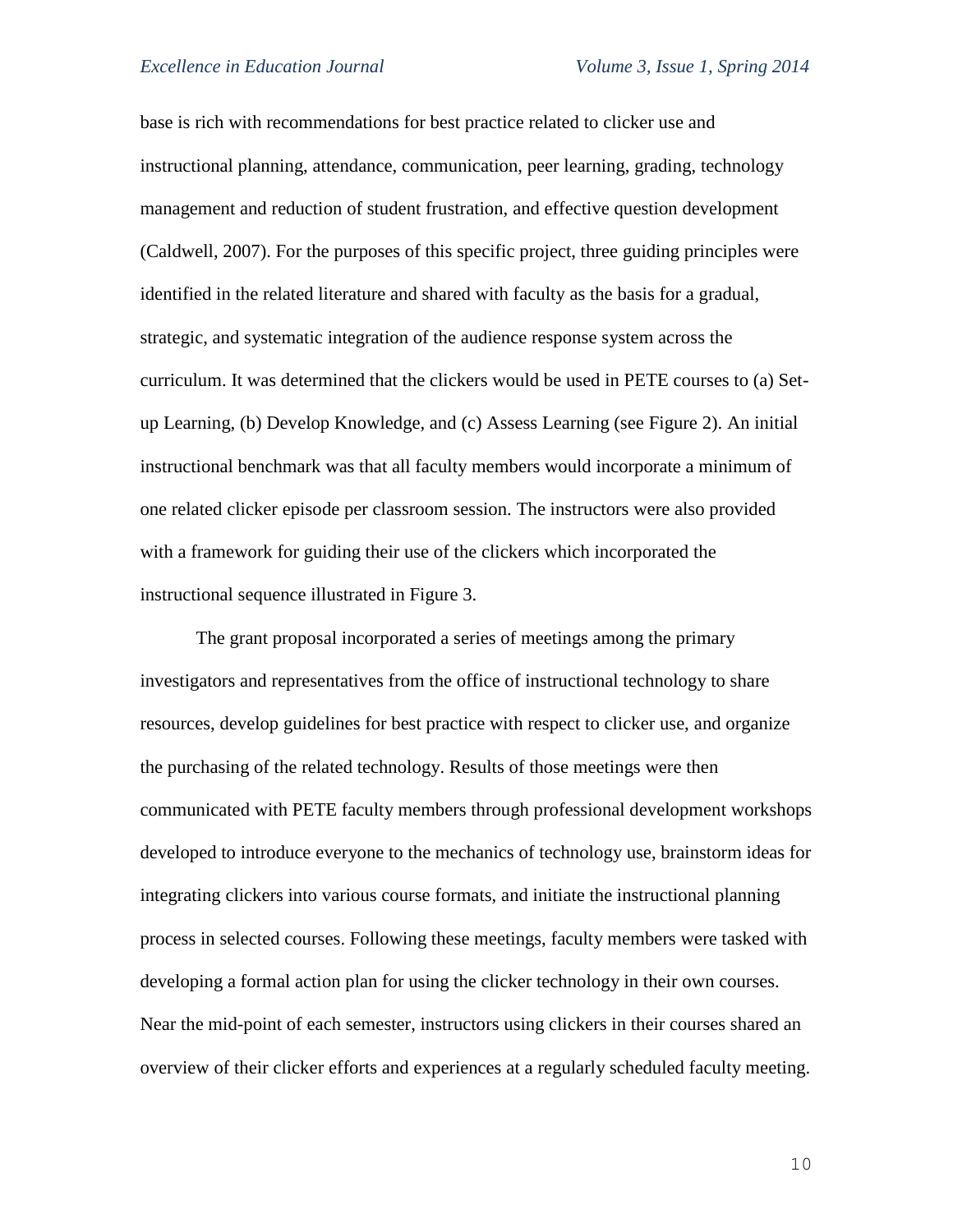## **Strategic and Phased Clicker Integration**

Within the existing lock-step format of the PETE curriculum, a phased approach to integrate the clickers across an entire program was adopted. An initial three-semester integration schedule included incremental use of the clickers in select cohort courses (see Figure 4). Starting with the two most recently admitted cohorts, students were introduced to the clickers in lecture-based classroom settings (16-week courses). Instructor feedback during the first semester of integration suggested there was a moderate, but not unmanageable, learning curve with the devices. As a result, some instructors described using the most basic functions of the device until they experienced regular success and a perceived level of familiarity with the clickers before progressing to using more advanced functions (e.g., self-paced polling). It should also be noted that at this stage of integration, the clickers were not utilized in the field experience portion of any course. Some students were familiar with the devices because of previous use in other university-level general education courses; if willing, students were encouraged to assist their peers in learning to use the clickers.

The second phase of the integration schedule involved the use of the clickers again in lecture-based classroom settings (1 and 3-week courses). Students in this phase were both undergraduate and graduate level who had no experience with audience response technology. Enrolled undergraduate students consisted of those in their third and fourth semesters of the PETE program (five semesters in total). Several instructors used the clickers in the previous semester which facilitated greater variety of use and enhanced familiarity with the clickers.

The third and final integration semester involved use of the clickers in all four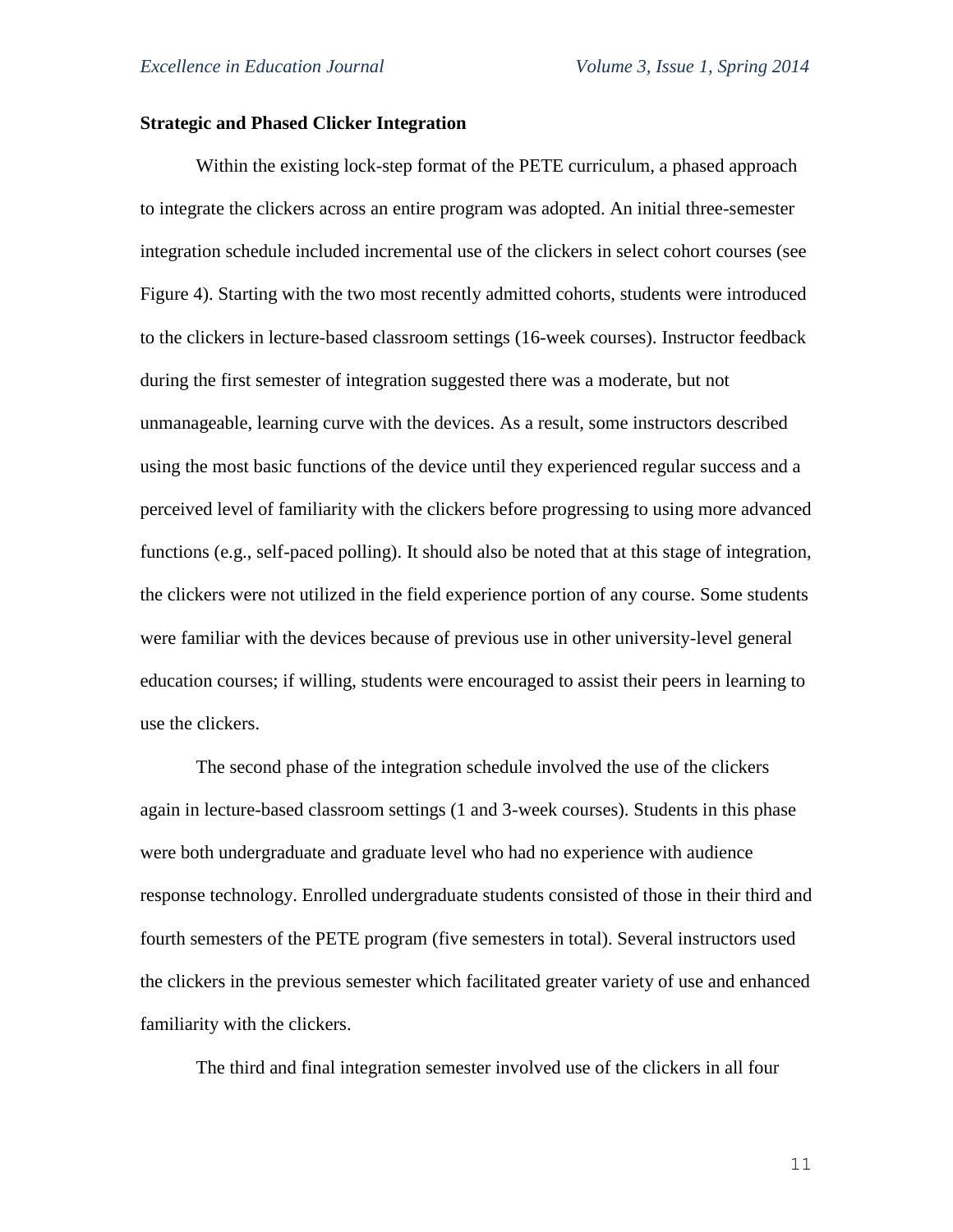semesters prior to student teaching in the PETE curriculum. At this point, the newly admitted cohort of students were the only ones being introduced to the clickers for the first time, while the rest had been oriented either in the first or second integration semesters. Unique to this semester was the use of the clickers in field-based settings (10 week courses) and the number of new instructors using the clickers to deliver, reinforce, and assess knowledge of content. Because of this, several brainstorming sessions were held to discuss meaningful integration and effective management strategies (e.g., use of multimedia to prompt responses, use of authentic or situation based questions, delegation of persons responsible for clicker distribution and collection, etc.) of the clickers in this new setting. Admittedly, use of the clickers in the field-based settings remains a work-inprogress and further development of these strategies is needed.

The strategic and phased approach used to integrate clickers across a PETE program was dependent on student and instructor willingness to engage, explore, and experiment with a device that when used effectively, can enhance the teaching and learning environment. Using the first integration semester as a pilot allowed instructors and students to adjust and adapt to challenges as they arose and helped to inform subsequent integration semesters. Furthermore, and possibly more importantly, the phased approach allowed instructors to become familiar and confident with the device. Anecdotally, this produced a positive outlook on the technology and provided instructors time to gradually explore functions and features of the device and how they effectively integrate to enhance their pedagogy.

## **Sample Course Application of Clickers**

This section provides an overview of clicker use within one of the required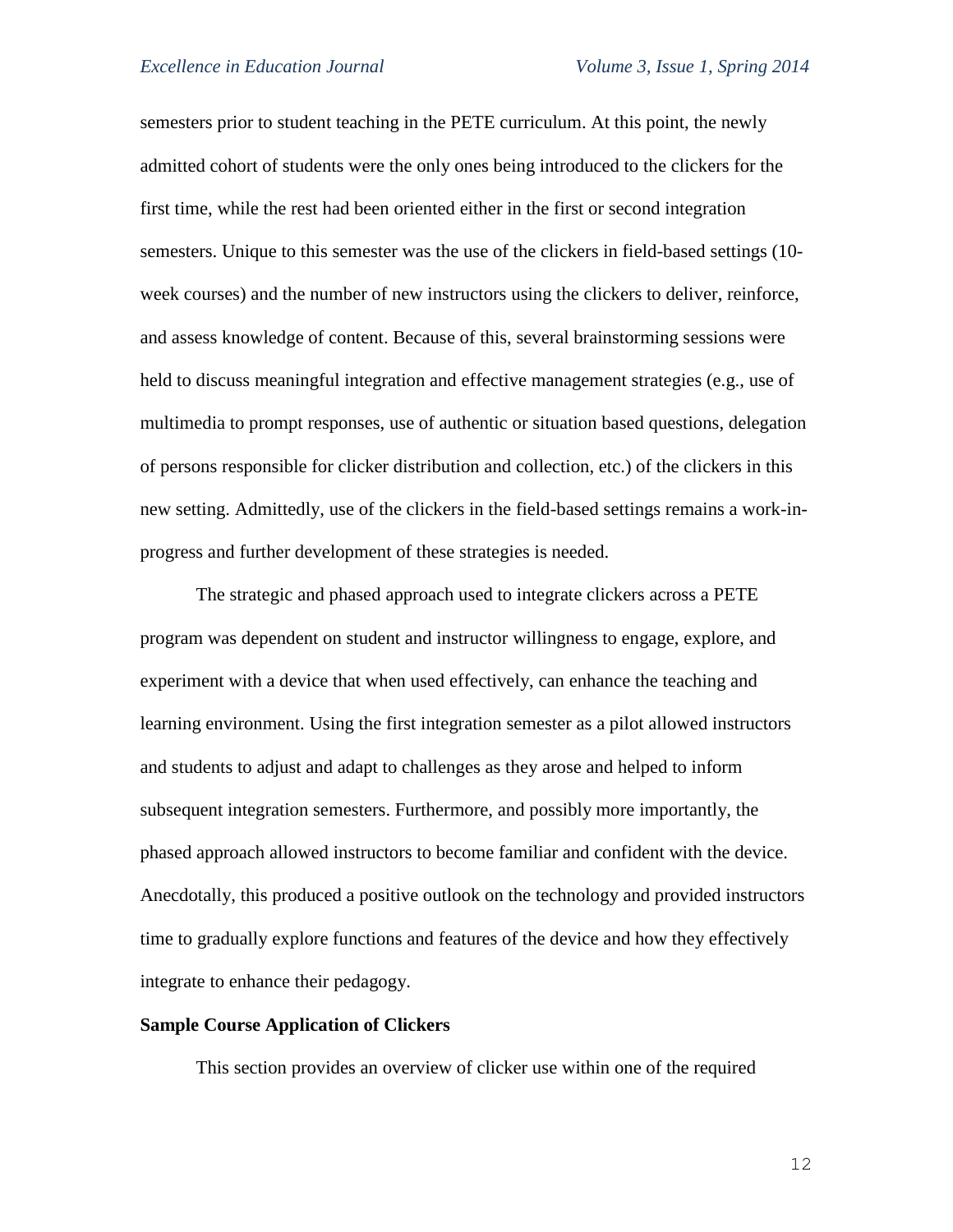courses in the PETE undergraduate curriculum. The course is completed during the second semester after program admission and introduces teacher candidates to the foundations and components of health-related fitness, appropriate curriculum for K-12 programming, effective teaching principles, and assessment of health-related fitness. The class meets one day per week for a 3-hour time block and is delivered in a blended format (combination of online and face-to-face interaction). Cooperative learning is used as the primary instructional model and the students work in teams on problems and projects within a teaching-learning environment that promotes positive interdependence and individual accountability. Toward that end, teams are formed after the initial class meeting and maintained across the entire semester. In addition to the individual accountability system (course grading), students have the opportunity to earn bonus points toward their final course grade based on study team performance during in-class activities.

Prior to and during a typical lesson, the following instructional system is adhered to: (a) Pre-class preparation involving access to online study guide materials and assigned readings; (b) Entrance requirement during which study teams meet at the start of class to review readings and any content requiring further clarification; (c) Teacher question and answer session focused on difficult areas from the assigned readings; (d) Quiz based on the assigned readings; (e) Brief study break following quiz completion; (f) Lecture and discussion session that is intended to extend the content learned in the weekly readings; and (g) Lecture response during which the study teams work in small group format to complete brief case studies highlighting key concepts. The 3-hour time block proved to be particularly conducive to clicker use and allowed for multiple applications of the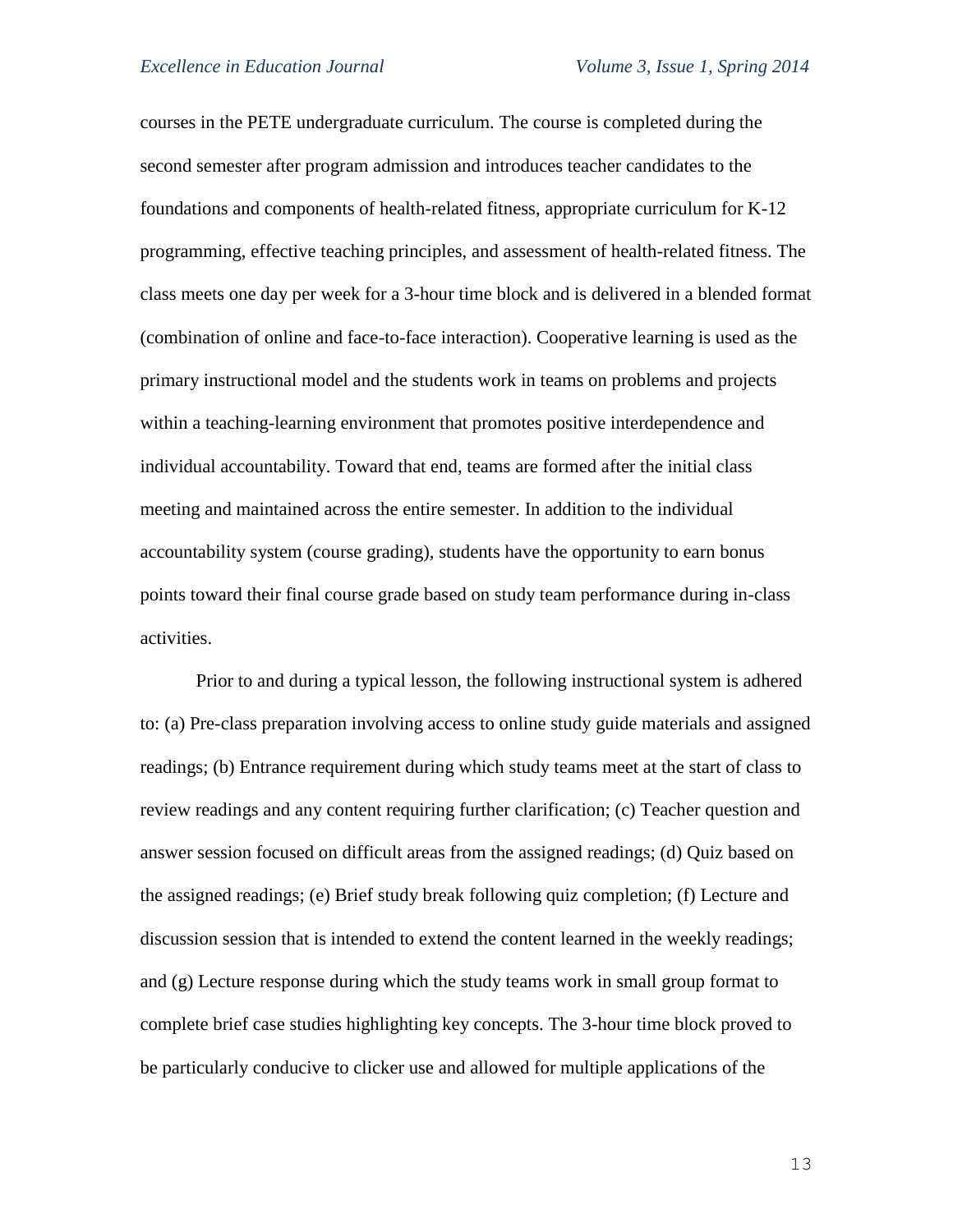technology each week.

*Course orientation.* The clickers were used during the initial class meeting to poll students with respect to selected demographic questions and provide a basis for study team selection and course pre/posttest administration. These steps were observed to be of critical importance in that the students should be introduced to the protocol for using the clickers at a very early point of the semester with continual reinforcement.

*Set-up learning.* The clickers were used at the start of each class (Entrance Requirement) to provide an advance organizer for the lesson. This clicker episode was instructor-paced and consisted of several multiple-choice questions derived from the readings to provide a preliminary check-for-understanding prior to completion of the weekly quiz. The instructional sequence previously described in Figure 3 was followed: Question, Discuss, Respond, and Lecture. The automated response system allows for various grading configurations and students earned 1-point for responding to each question and 1-point for each correct response. The points earned did not contribute to the individual course grade but factored into study team point totals.

*Assessing Learning.* The clickers were also employed at the mid-point of each class period (Reading Quiz) to assess learning with reference to the assigned readings. This clicker episode was self-paced (roughly 20-minutes) and consisted of student responses to 25 multiple choice questions derived from the readings. The students were provided with a hard-copy of the question sheet and recorded their responses using the clickers. One point was earned for each correct response which contributed to individual grades through synchronization with the employed web-based course management system. Additionally, the grading feature within the automated response system enabled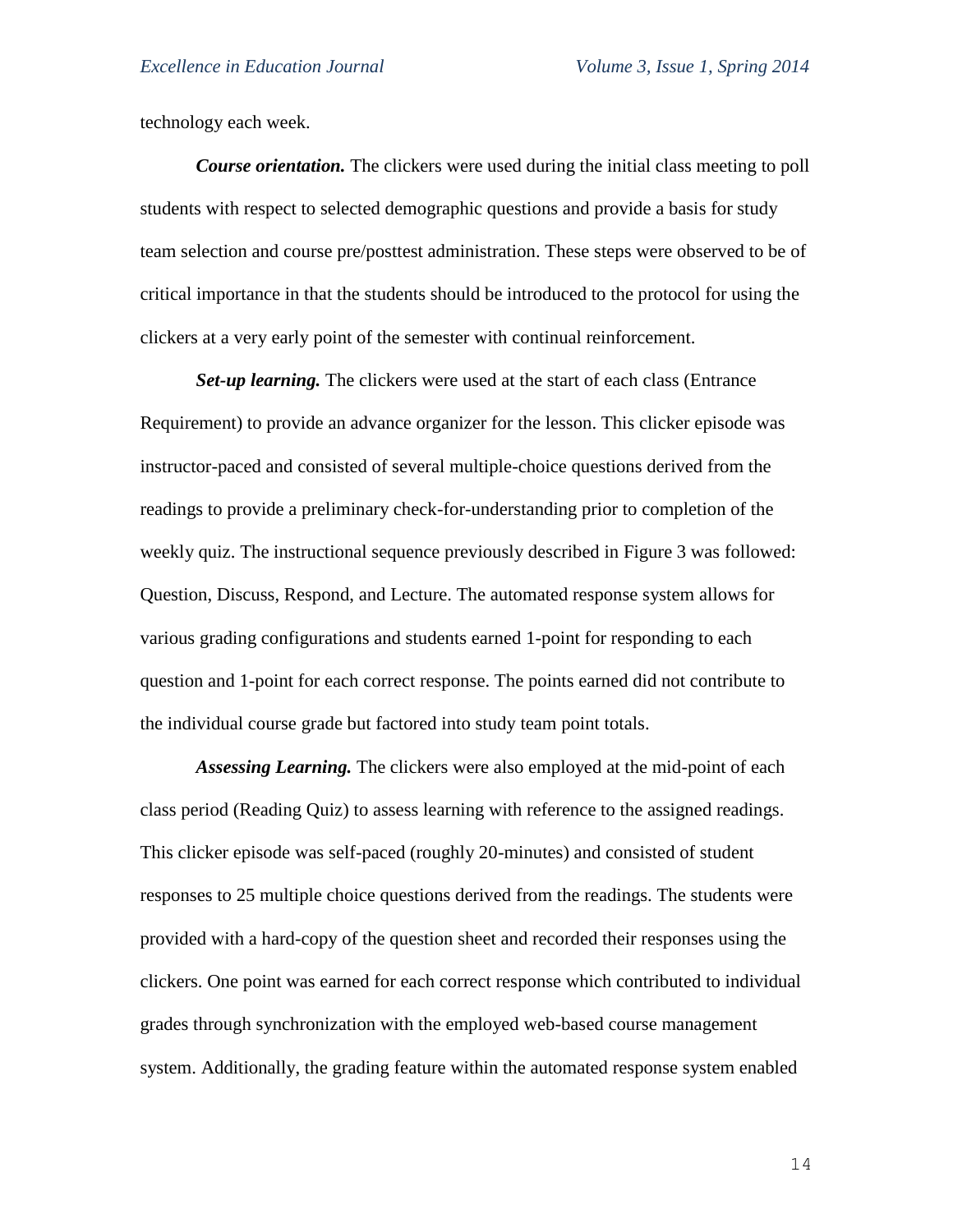the course instructor to view student quiz performance in real time and tailor the subsequent lecture to those areas where difficulties were observed.

*Developing Knowledge.* The clickers were also used toward the latter part of each class session (Lecture and Discussion) to emphasize key points and stimulate increased peer-to-peer interaction during lecture. This clicker episode was instructor-paced and consisted of 2-3 multiple-choice questions integrated into lecture PowerPoint slides. These questions were used intermittently throughout the lecture to engage students in periodic checks-for-understanding, prompt peer discussion, and clarify difficult content through the provision of instructor feedback. In the interest of establishing a consistent routine for clicker use, the instructional sequence described in Figure 3 was applied. The points earned did not contribute to the individual course grade but was factored into team point total. An alternative interactive instructional technology, Immediate Feedback Assessment Technique (IFAT), was employed to formally assess comprehension of the lecture content during the lecture response component of the class. The IFAT involves the use of scratch-off forms (think instant lottery games) which also allow for immediate affirmation and/or corrective feedback as students work individually or in small groups to complete brief application tasks or case studies prior to exiting class.

#### **Key Lessons Learned**

Faculty members met periodically to discuss the audience response system integration, debrief on the process, and discuss progress. These reflective discussions are summarized in the following subsections: Successes, Pitfalls, and Words of Advice. **Successes**

As illustrated in Figure 4, the clicker technology was integrated across three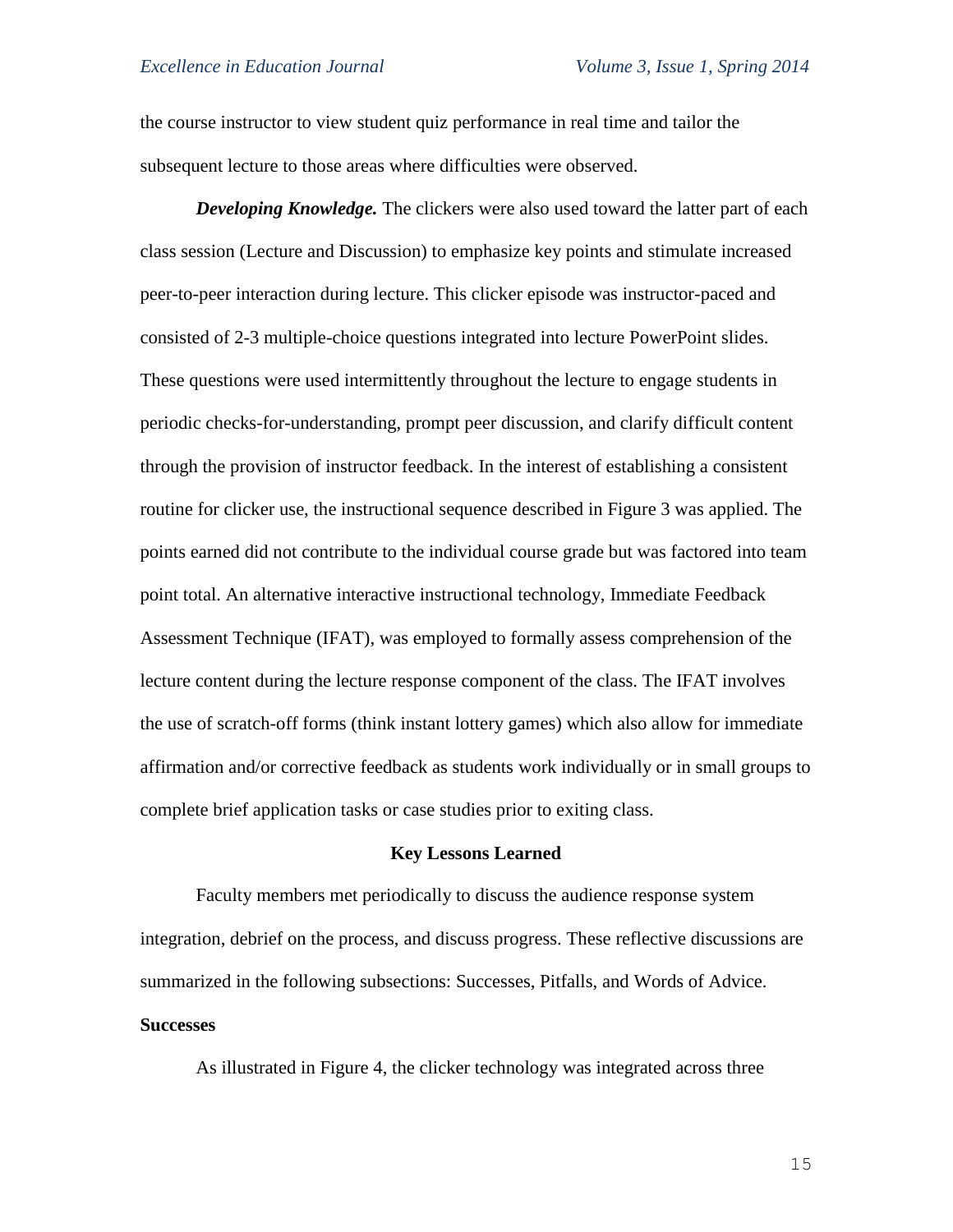semesters with an initial focus on earlier courses within the program of study. This incremental approach was decided upon so that the integration process remained manageable and faculty experienced some early success incorporating the technology within their instruction. It also allowed for a relatively small group of motivated faculty to pilot the initial integration efforts in advance of its broader application. One concern related to the use of any instructional technology, remains its management and the preparation of students to use it effectively and efficiently. In this specific situation the faculty members, all of whom had limited previous experience using the clickers, agreed upon a standard protocol for managing, introducing, and teaching with the audience response system. For example, common verbiage with respect to the clickers was developed for use in all course syllabi and there was a consistent protocol for distributing and collecting clickers across semesters. While faculty were provided with basic principles (see Figure 2) and recommended instructional sequences (see Figure 3), they were also encouraged to make modifications based on their unique classroom environments. Several faculty members, for example, adopted the additional step of repolling after an initial individual clicker response and class discussion period with considerable success.

## **Pitfalls**

As with any new technology, the involved instructors did experience several difficulties during their initial attempts at adopting the audience response system. Fortunately, the clickers purchased were very intuitive in their use and faculty experienced limited technical problems. The few problems that did occur were attributed to user error. The more substantial challenges experienced related to the development of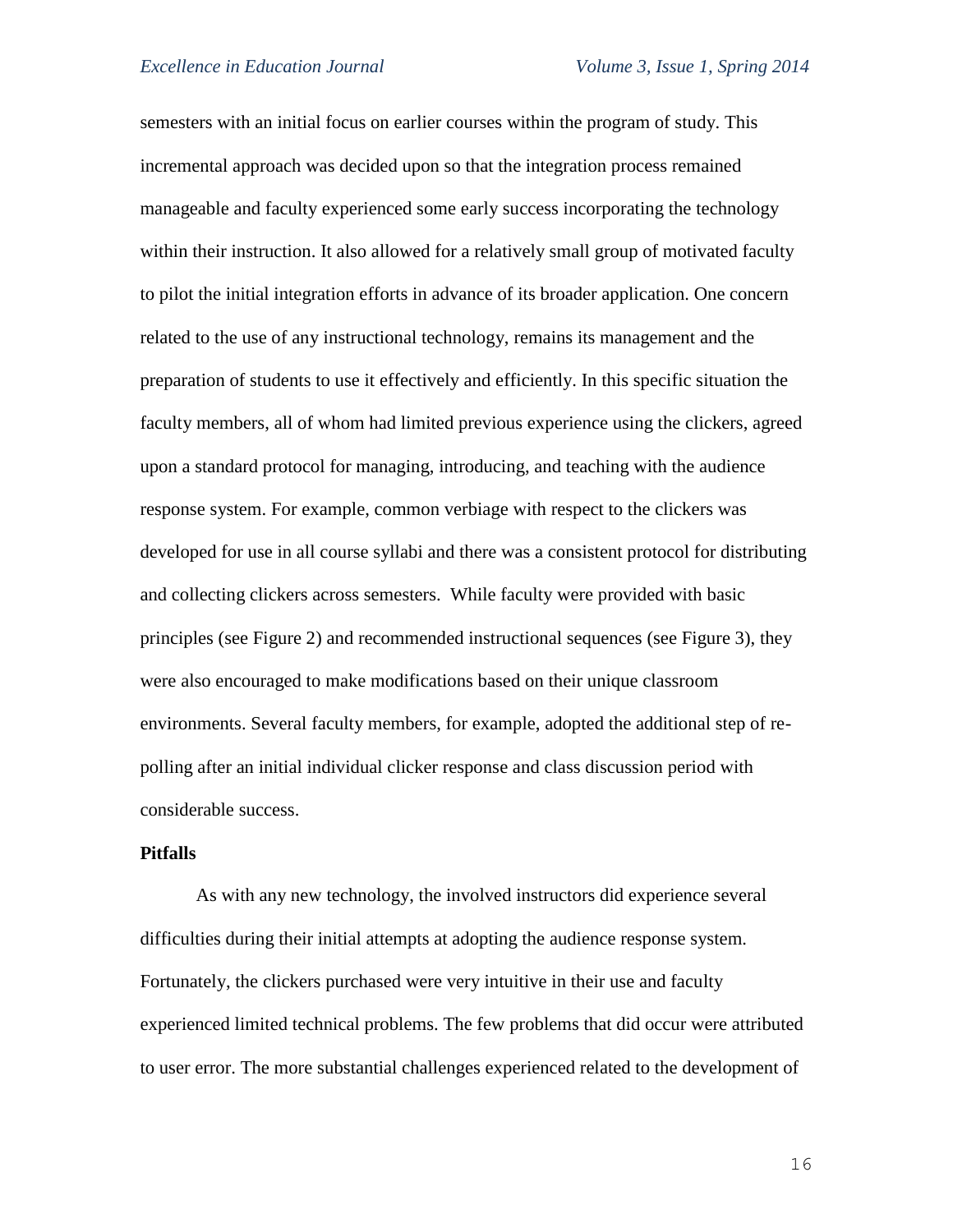effective questions or prompts. In other words, the multiple choice, true/false, numeric, short answer, and/or polling question formats need to be written in a manner that challenges students to think critically. Instructors readily observed that questions which fell short of this requirement and were more factual in nature did very little to stimulate discussion and reduced the instructional process to an exercise in button-pushing. Other potential pitfalls stemmed from the infrequent use of the clickers which negatively impacted both faculty and student buy-in in some instances and an over-reliance on the use of question responses for grading purposes which prompted students to be less interested in the discussion due to their focus on simply providing the correct answer.

#### **Words of Advice**

Perhaps the most significant take-home messages from this project relate directly to the influence of clicker use on teacher behavior. As summarized by Bulger, Mohr, and Walls (2002), "formal lecture represents an archaic model defined by instructor as deliverer and student as receiver. This model exemplifies one-way communication and perpetuates an incomplete model of education. Accordingly, teachers must create a dynamic educational environment that affords students the opportunity to practice every concept that they are learning" (Ace 3: Engagement section, ¶ 1). While most teacher educators are well versed in this basic premise, when confronted with the competing responsibilities of teaching, advising, research, grant writing, and service it is sometimes easy for university faculty to loose site of this fundamental principle and resort to lecturebased approaches based on time constraints, convenience, and comfort level. Use of an audience response system necessitates that instructors re-think their approach to teaching by focusing less on content delivery and more on meaningful student engagement. The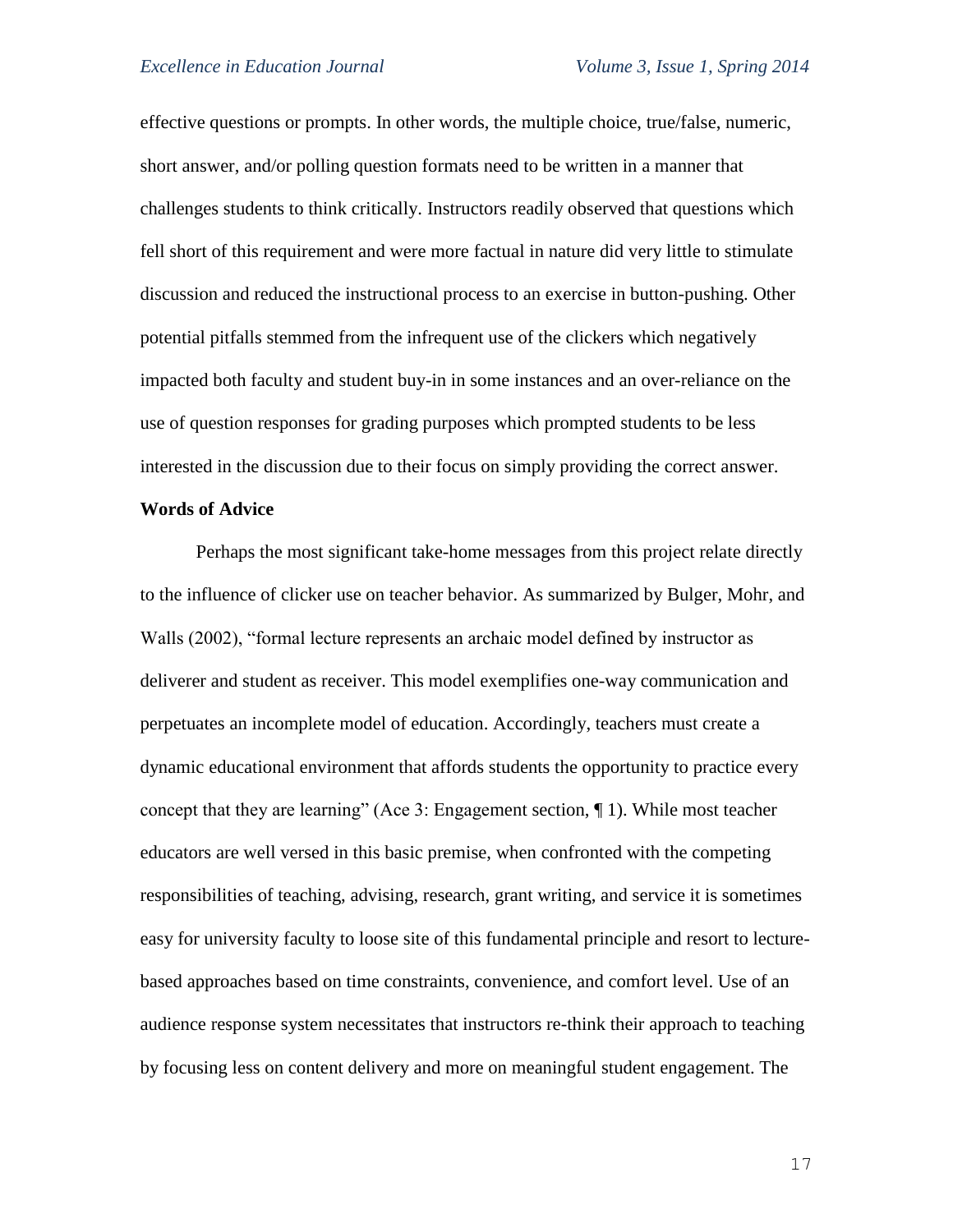clickers were found to be most effective when faculty provided an interactive episode every 15 minutes or so during a lesson. This increased focus on student engagement, is also reflected in the need for the involved faculty to think critically about question development in order to move past simple recall of facts or figures to higher order levels of questioning regarding conceptual understanding, application, critical thinking, selfmonitoring and reflection, and/or experiments.

# **Future Direction**

Based on the successes experienced during the piloting of the audience response system or clickers, faculty members have proposed a number of alternative possible uses. For example, one group of researchers within the college employed the clickers to collect and share in real-time community member perspectives during a series of "town hall" meetings at the onset of a participatory action research project. From an instructional standpoint, the use of the audience response system in field-based courses and practicum experiences has yet to be investigated although several faculty members have speculated as to its potential application in those settings for the purpose of collecting student learning data and/or enhancing post-lesson reflection and discussion. From a program administration standpoint, an immediate priority relates to the construction of a bank of pilot-tested clicker question formats that are accessible and have been found to work in the classroom setting.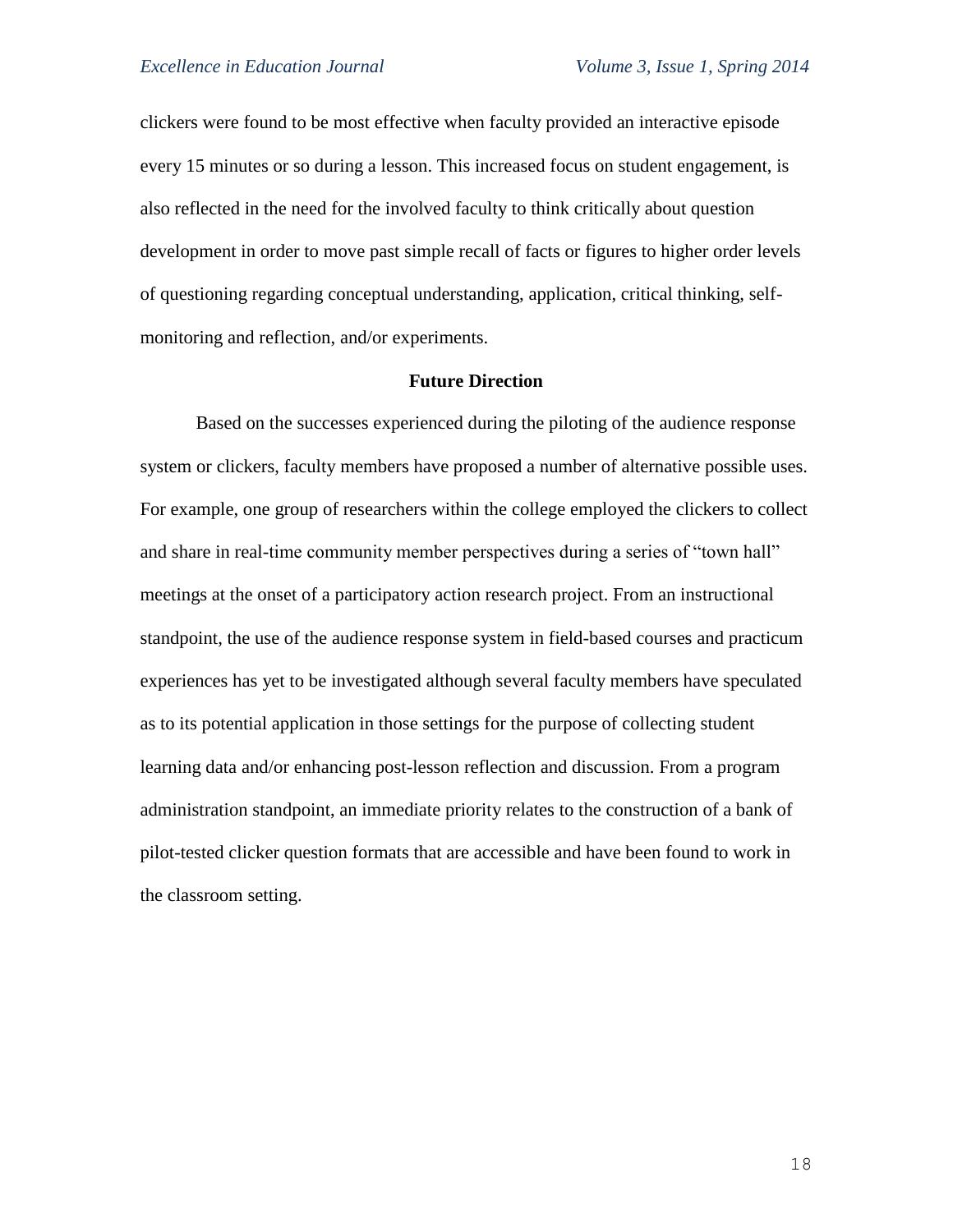#### **References**

- Bulger, S.M., Mohr, D.J., & Walls, R.T. (2002). Stack the deck in favor of your students by using the four aces of effective teaching. *Journal of Effective Teaching, 5*(2). Retrieved from [http://uncw.edu/cte/et/articles/bulger/#Four\\_Aces](http://uncw.edu/cte/et/articles/bulger/#Four_Aces)
- Caldwell, J.E. (2007). Clickers in the large classroom: Current research and best-practice tips. *Life Sciences Education, 6*(1), 9-20.
- Castelli, D.M & Fiorentino, L.H. (2008). *Physical Education Technology Playbook.* United States: Human Kinetics.
- Cheon, J., Song, J., Jones, D. R., & Nam, K. (2010). Influencing pre-service teachers' intention to adopt web 2.0 services. *Journal of Digital Learning in Teacher Education, 27*(2), 53-64.
- Cuban, L. (2001). *Oversold and underused: Computers in the classroom.* Cambridge, MA: University of Harvard Press.
- DeBourgh, G.A. (2007). Use of classroom "clickers" to promote acquisition of advanced reasoning skills. *Nurse Education in Practice, 8,* 76-87.
- Ertmer, P. A., & Ottenbreit-Leftwich, A. (2010). Teacher technology change: How knowledge, confidence, beliefs, and culture intersect. *Journal of Research on Technology in Education, 42*(3), 255-284
- Gibbone, A., Rukavina, P., & Silverman, S. (2010). Technology Integration in Secondary Physical Education: Teachers' Attitudes and Practice. *Journal of Educational Technology Development & Exchange, 3*(1), 27-42.
- Ince, M.L., Goodway, J.D., Ward, P., & Lee, M-A. (2006). Chapter 6: The effects of professional development on the technological competency and the attitudes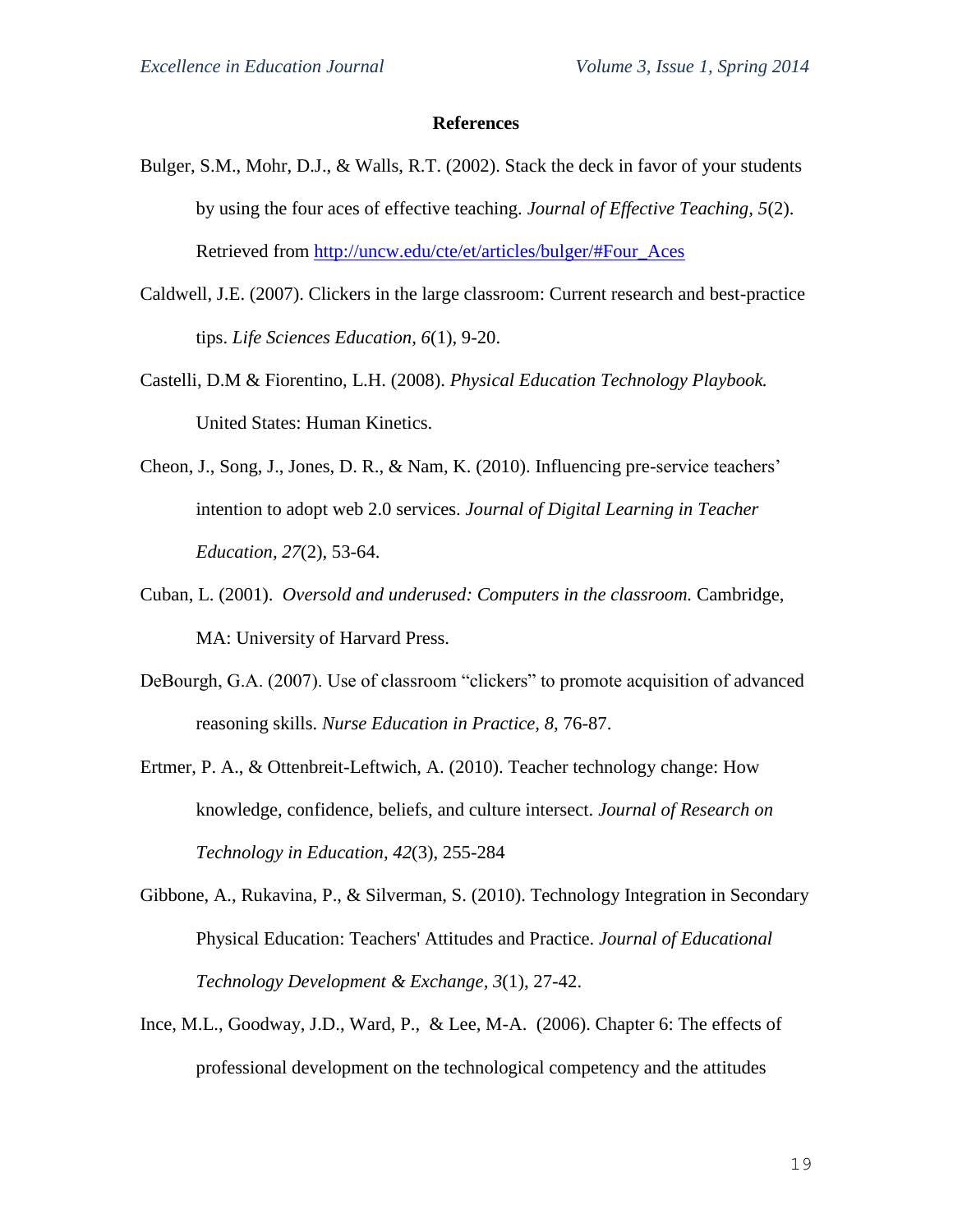urban physical education teachers have toward technology. *Journal of Teaching in Physical Education, 25,* 428-440.

- International Society for Technology in Education. (2013). *ISTE standards for teachers.*  Retrieved from the International Society for Technology in Education website: <https://www.iste.org/>
- Jones, E.M., Bulger, S.M., & Wyant, J.W. (2011). Moving beyond the stopwatch and whistle: Examining technology use in teacher training. *The Global Journal of Health and Physical Education Pedagogy, 1*(3), 210-222.
- Kay, R.H. (2006). Evaluating strategies used to incorporate technology into pre-service education: A review of the literature. *Journal of Research on Technology in Education, 38*(4), 384-406.
- Koc, M., & Bakir, N. (2010). A needs assessment survey to investigate pre-service teachers' knowledge, experiences and perceptions about preparation to using educational technologies. *The Turkish Online Journal of Educational Technology, 9*(1), 13-22.
- Martyn, M. (2007). Clickers in the classroom: An active learning approach. *Educase Quarterly, 2,* 71-74.
- Micheletto, M. (2011). Using audience response systems to encourage student engagement and reflection on ethical orientation and behavior. *Contemporary Issues in Education Research, 4*(10), 9-17.
- Morse, J., Ruggieri, M., & Whelan-Berry, K. (2010). Clicking our way to class discussion. *American Journal of Business Education, 3*(3), 99-108.

Park, S.H., & Ertmer, P.A. (2007). Impact of problem-based learning on teachers' beliefs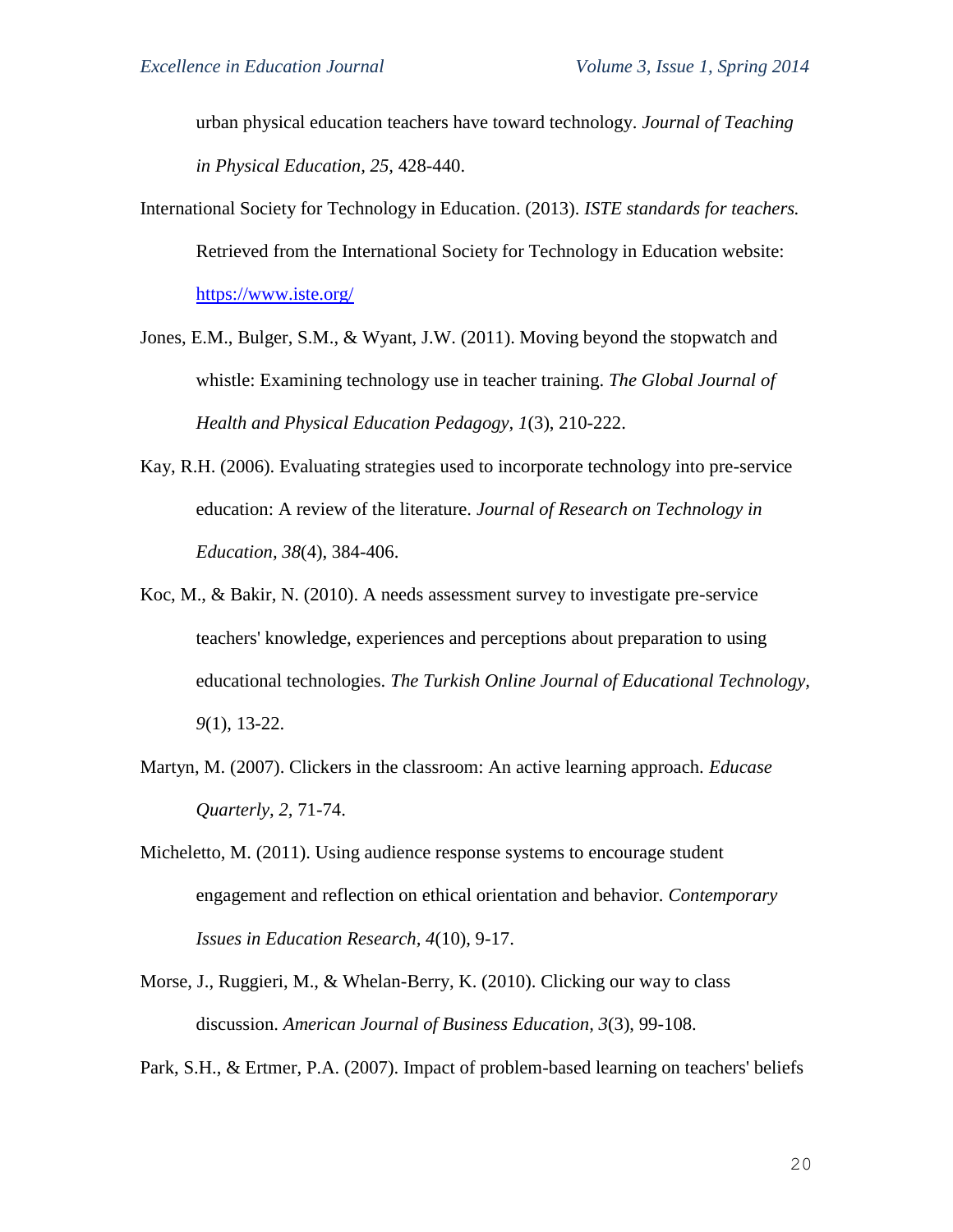regarding technology. *Journal of Research on Technology in Education, 40*(2)*,*  247-267.

- Premuroso, R.F., Tong, L., & Beed, T.K. (2011). Does using clickers in the classroom matter to student performance and satisfaction when taking the introductory financial accounting course? *Issues in Accounting Education, 26*(4), 701-723.
- Solomon, G., & Schrum, L. (2007). *Web 2.0 new tool, new schools.* Eugene: International Society for Technology in Education.
- Vannatta, R. A. & Beyerbach, B. (2000). Facilitating a constructivist vision of technology integration among education faculty and preservice teachers. *Journal of Research on Computing in Education, 33*(2), 132-148.
- Wepner, S. B., Ziomek, N., & Tao, L. (2003). Three teacher educators' perspectives about the shifting responsibilities of infusing technology into the curriculum. *Action Teacher Education, 24*(4), 53-63.
- Wiegand, R.L., Bulger, S.M., & Mohr, D.J. (2004). Curricular issues in physical education teacher education. *Journal of Physical Education, Recreation, and Dance, 75*(8), 47-55.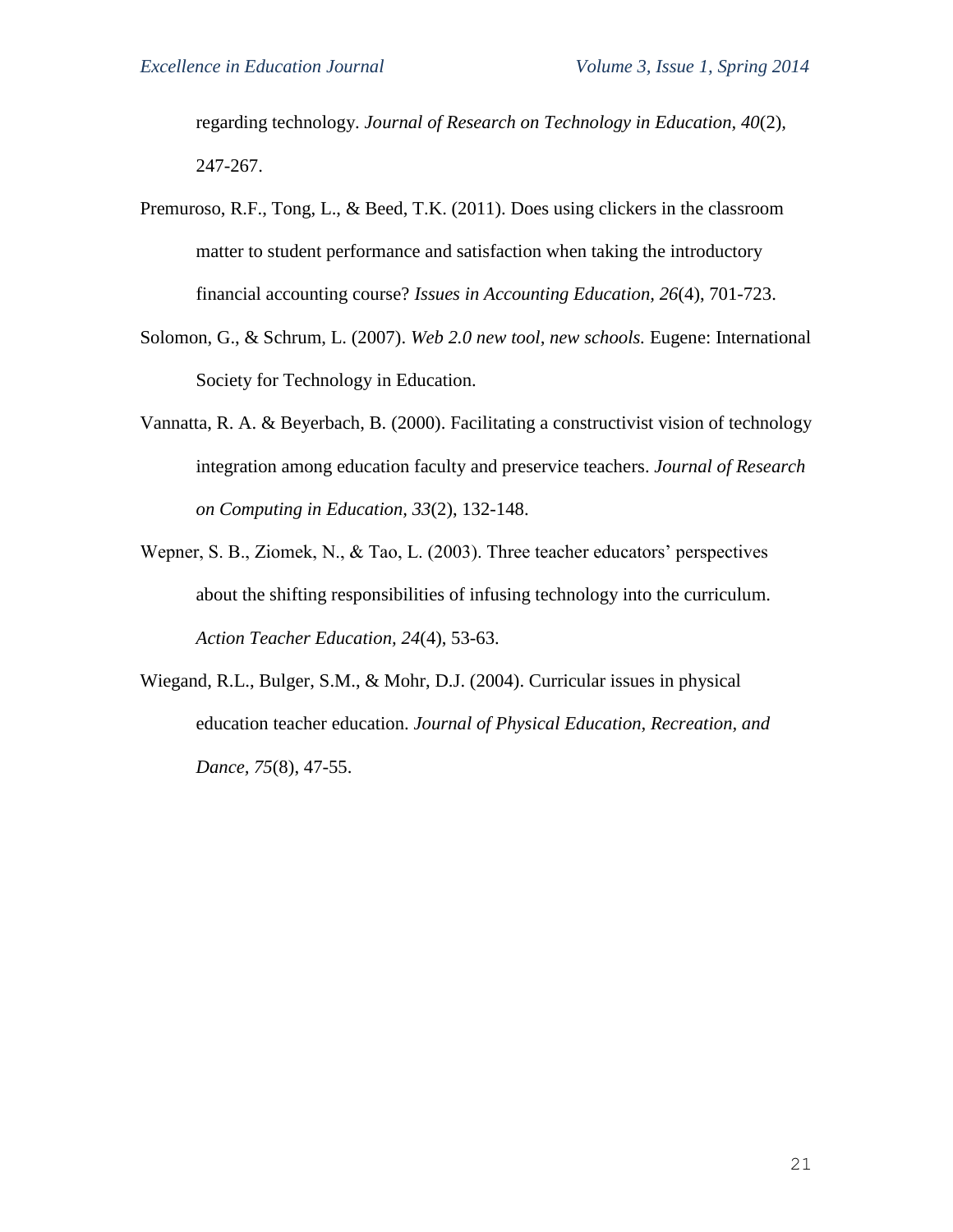| <b>Foundational Coursework</b>                                                                             | <b>Professional Coursework</b>                                                                                                                                                                                                           | Professional Coursework, cont.                                                                                                                    |
|------------------------------------------------------------------------------------------------------------|------------------------------------------------------------------------------------------------------------------------------------------------------------------------------------------------------------------------------------------|---------------------------------------------------------------------------------------------------------------------------------------------------|
| <b>First Semester</b><br>• Intro to PE<br>• Human anatomy<br>• General education<br><b>Second Semester</b> | <b>Curriculum &amp; Instruction Semester</b><br>• Basic exercise physiology<br>• Curricular models in PE<br>• Pedagogical theory and application*<br><b>Elementary School Semester</b>                                                   | <b>Capstone Semester (summer)</b><br>• Instructional supervision<br>$\bullet$ Issues in PE*<br>• Outdoor activities<br>• Instructional technology |
| • Human movement<br>· Motor development<br>• General education                                             | • Early childhood movement education (PK)**<br>• Elementary methods and labs (K-3 and 4-6)*<br>. Physical activity and fitness education                                                                                                 | <b>Student Teaching Semester</b><br>• Elementary student teaching*<br>· Middle/secondary student<br>teaching*                                     |
| <b>Third Semester</b><br>• Motor Learning<br>• Special populations**<br>• General education                | Middle School Semester<br>• Teaching of courses in: basketball, flag<br>football, hockey, soccer, softball, volleyball<br>• Pre-student teaching practicum I***                                                                          | • Student teaching seminar<br><b>Program Completion</b>                                                                                           |
| <b>Program Admission</b>                                                                                   | <b>Secondary School Semester</b><br>• Adapted PE**<br>• Teaching of courses in: archery, badminton,<br>bowling, conditioning, disc games, golf,<br>racquet sports, rhythms/dance, and swimming<br>• Pre-student teaching practicum II*** |                                                                                                                                                   |

*Figure 1.* **Physical education teacher education curriculum including practicum teaching opportunities in school (\*), community (\*\*), and university-based (\*\*\*) settings.**

| klicker<br>Ė        | Set-up Learning - PETE instructors will use the iClicker2 to establish a learning environment where students<br>are motivated to interact with course content prior, during, and after class sessions. This may be<br>accomplished by using the iClickers to assess prior knowledge or beliefs, provoke thinking about new content,<br>and/or gauge level of student understanding (1-2 questions per class).                        |
|---------------------|--------------------------------------------------------------------------------------------------------------------------------------------------------------------------------------------------------------------------------------------------------------------------------------------------------------------------------------------------------------------------------------------------------------------------------------|
| dicker              | <b>Develop Knowledge</b> - PETE instructors will use the iClicker2 to enhance student engagement and<br>interactivity during face-to-face class sessions. This may be accomplished by using the iClickers to stimulate<br>large and small group discussion, provide immediate and individualized feedback, and/or synthesize<br>instructional content through higher order questioning and response (1-2 prompt per class).          |
| klicker<br>1-1-1-14 | Assess Learning - PETE instructors will use the iClicker2 to conduct formative and summative evaluation of<br>student learning. This may be accomplished by using the iClickers to administer exit polls, pre-test, practice,<br>post-test questions, and/or reading or lecture summary questions (1-2 questions per class).<br>*A portion of course grades (e.g., daily points, quiz points) will be linked to iClicker2 responses. |

*Figure 2.* **Principle uses of audience response systems within courses.**